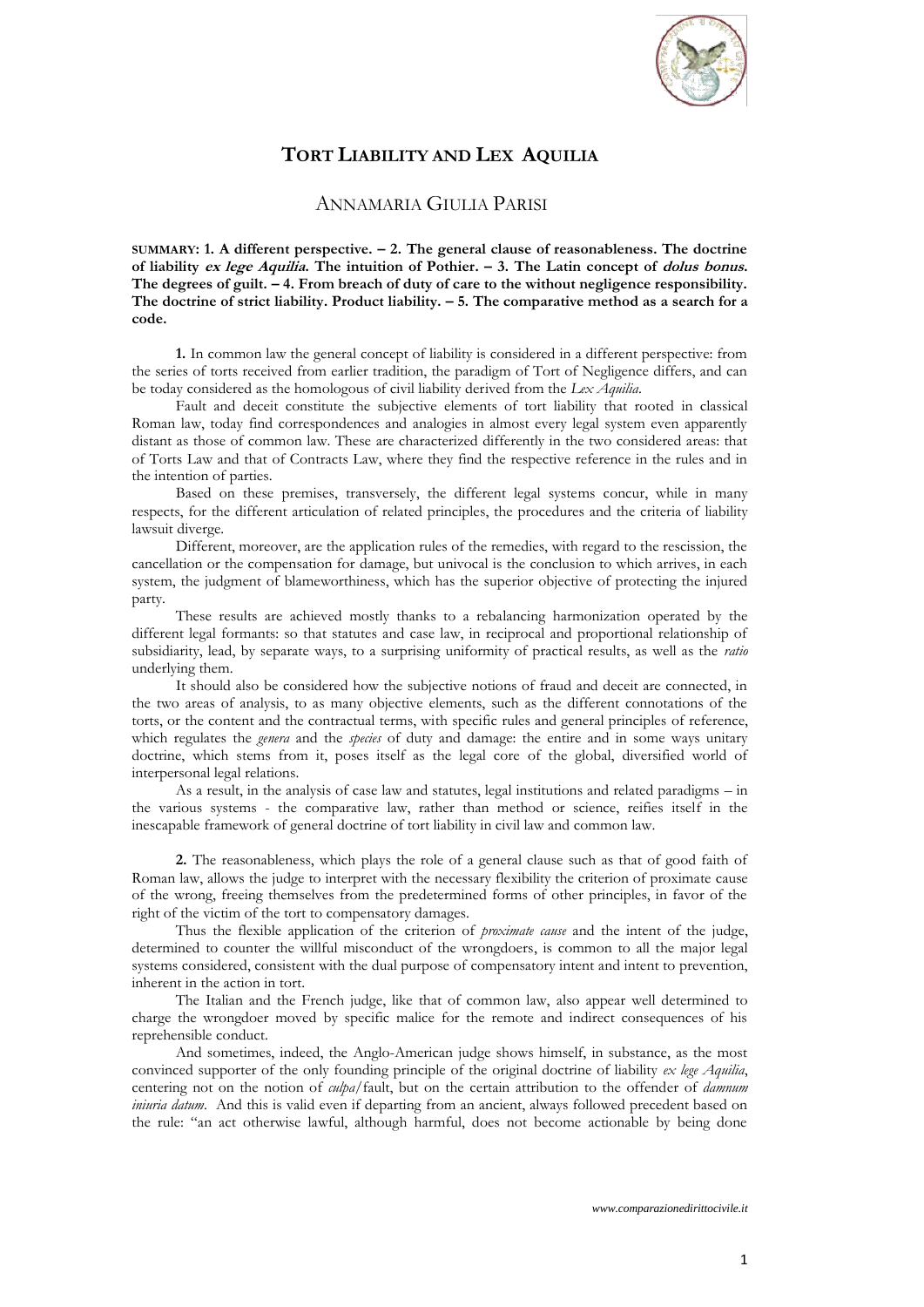

maliciously"<sup>1</sup> : the new *principle* which takes over, asserts instead that "an action so despicable such as the malicious one imposes and justifies recourse to other legal canons more favorable to the injured party"<sup>2</sup> .

Therefore, in the evaluation of causation, the imputability of malicious behavior seems to act as an unwritten general clause of proceeding in tort.

In addition, in the various legal systems the case law, in full agreement of jurisprudence, sometimes sees the first and decisive event even in deceit that takes the form of an omission or a nonaction. As if the objective relevance of the animosity felt - *contra legem* - towards the neighbour is a condition in itself sufficient to charging the accused of the wished injurious event, even if only indirectly caused.

Another common forming factor emerges in continental legal systems, with reference to compensation for damages, which can be defined as the logical antecedent of the test of causation: although it is clear that the classical Latin law known by Domat and Pothier is reread, in Germany, *in Pandectist perspective*, it is equally undeniable that the *Code Napoléon* is a source or integrated component of almost all civil law systems: in Italian law it could be said to be almost native, rooted as it is in the substrate common to pre-unit codes.

And in the present analysis, and with reference to the example of Giuliano cited by Labeone<sup>3</sup> , again stands out that the need to mitigate the burden of compensation, from which derives the evaluation of remoteness of injury, is born from the intuition of Pothier, that clearly - as Paolo Cendon, with the hint of a smile asserts - had in mind a…cow, but yet is equally certain that the malicious persons in charge, not only French, no more connected to an infinite chain of compensatory damages, are still debtors to Pothier's *pecus morbosum*.

**3.** It is clear from carried out research how the levels of liability in tort or liability in contract and the notions of fault - and sometimes of malice - complement and intersect, arriving often, in certain cases, at the coexistence and concurrence of the two elements<sup>4</sup> .

Moreover, at the base of the notions of fault and deceit, as well as compensation for damage, the concepts and remedies typical of classic Roman law, or even older, unfold, and the history of the millennial journey that led to their emergence – in the age of the great Codes – is certainly diversified, *più e meno altrove*, but still verifiable, as has been said, also in the Anglo-American systems.

This can be pointed out as much in the concept of contractual misrepresentation as *machinatio, fraud* or *deception,* as in the general sense of the *dolus bonus*, considered excusable, lawful and in any case irrelevant: from the *naturaliter licet contrahentibus se circumvenire* up to *mere puff* of common law<sup>5</sup>.

In every system, however, the *dolus bonus* finds today a strong protection in the rules set up in consumer's defense, which safeguards - indirectly or not – even the professionals of the market from the dangers of unfair competition; so that, in full accordance with the jurisprudence, the lawgiver and the judge, with the support of the Authorities, condemn and sanction the misleading advertising practices that go beyond the limit of the statements – although hyperbolic - intervening between the parties, and which everyone accepts, but that no reasonable man believes.

No place, in general, for the other Latin concept of *dolus bonus:* that *sollertia* that takes shape as *si adversus hostem latronemve quis machinetur* (D. 4.3.1.3, Ulp. 11 *ad ed.*).

Different is the *quaestio* of degrees of guilt, from *culpa lata* to *culpa levissima* that exist in *civil law*, but denied - and almost mocked - in the courts of common law<sup>6</sup>.

 $\overline{a}$ 

<sup>4</sup> Cf., P. G. MONATERI, *Cumulo di azioni*, in *Dig. Ipertestuale*, 1989.

<sup>1</sup> It is the principle enunciated in *Allen v. Flood*. [1895] 2 QB 21.

<sup>2</sup> and, with reference to the case in which the remoteness of damage made the chain of causation look quite fragile, if not inexistent, Lindley L.J. concluded that *the intention to injure the plaintiff disposes of any question as to remoteness of damage*, insomuch that the deliberate intention to cause damage resulted, for the House of Lords, decisive and sufficient to compel the defendant to damages: some sort of *punitive judgment*, almost a substitute of *punitive damages*!

<sup>3</sup> D.19.1.13pr. (Ulp. 32 *ad ed.*): "*Iulianus libro quinto decimo inter eum qui sciens quid, aut ignorans vendidit, differentiam facit in condemnatione ex empto; ait enim, qui pecus morbosum, aut lignum vitiosum vendidit, si quidem ignorans fecit, id tantum ex empto actione praestiturum, quanto minoris esse empturus, si ita esse sciissem; si vero sciens reticuit, et emptorem decepit, omnia detrimenta, quae ex ea emptione emptor traxerit, praestiturum ei. Sive igitur aedes vitio tigni corruerunt, aedium aestimationem, sive pecora contagione morbis pecoris perierunt, quod interfuit idonae veniisse, erit praestandum*".

<sup>5</sup> Cf. *De Beers Abrasives v. International General Electric*, [1975], F.S.R. 323. *Adde*, G. CRISCUOLI, *Il criterio discretivo fra «dolus bonus» e «dolus malus»*, in *Annali sem. giur. Univ. Palermo*, 1957, 26, 5; C. M. BIANCA, *Il negozio giuridico*, Padova, 2002; R. SACCO, Dolus bonus, in *Dig. Ipertestuale*, 2012.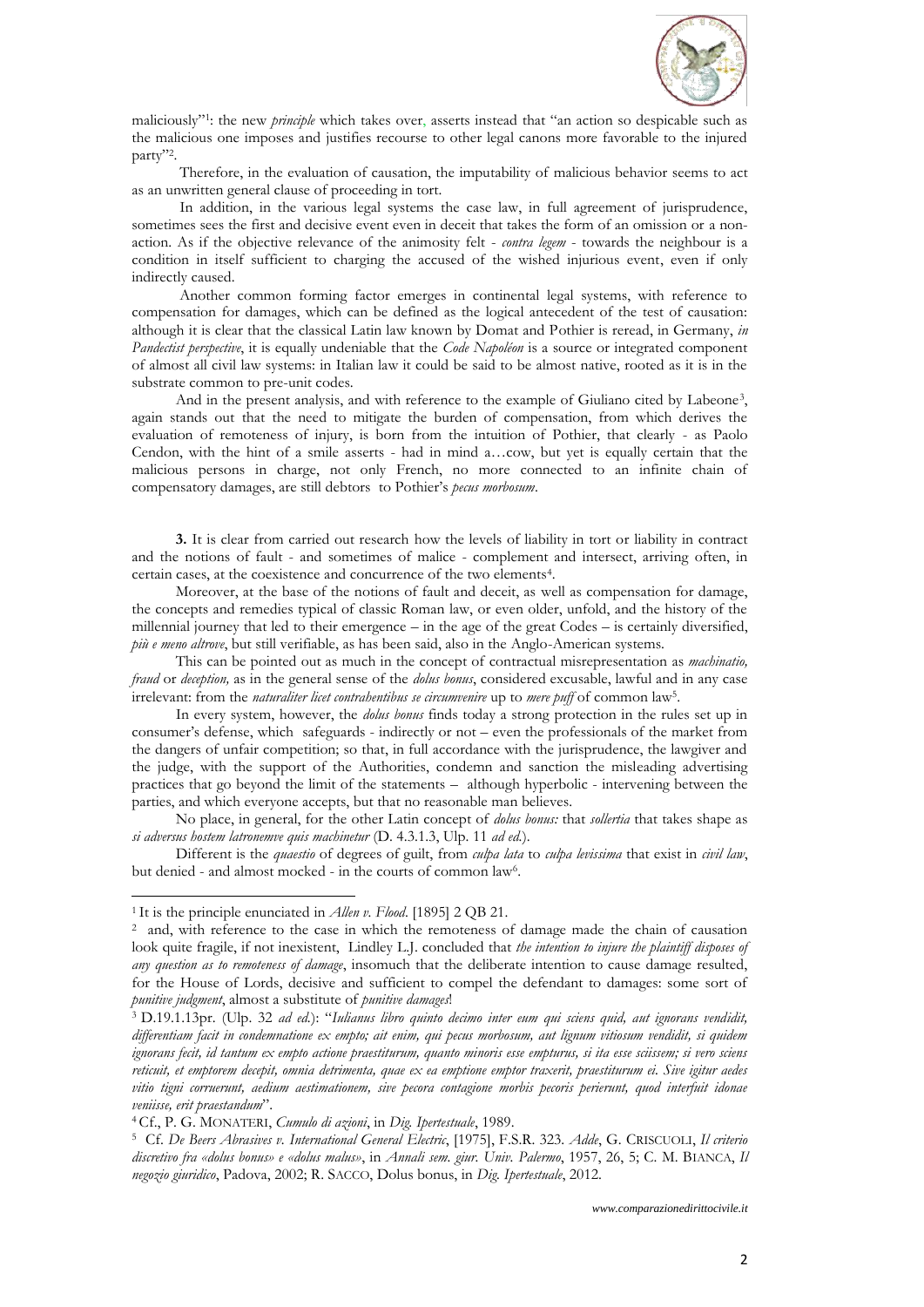

With regard to contractual liability, especially emerges the strict liability of the non-performing contractor, that in the Anglo-American legal system, excluding the hypothesis of frustration, rejects any exception and does not admit the error: error however excusable, even when it concerns a law, in the field of torts.

After all**,** the italian term *prestazione* retains even in the etymology a reference to the latin root of contractual fault: *culpam praestare* expresses the obligation of the debtor to anticipate and avoid any *facere* which can result in damage caused to third parties, while the *diligentiam praestare* implies a duty to put in place the necessary behaviour to preserve the interest of the other party, the lack of which integrates a proper case of contractual fault by omission<sup>7</sup> .

It is widely spread instead, in every legal system, the notion of fault joined by strict liability, especially in the sector of product liability, with regard to accidents related to hazardous activities and products imminently or inherently dangerous*.*

**4.** It should be noted that, even in the North American common law, the doctrine of strict liability has increasingly expanded from the first half of the nineteenth century, contrasting, by action in tort for negligence<sup>8</sup> , the many accidents at work that have marked the first industrial era. The turning point that denoted the decisive step from breach of duty of care to the without negligence liability, to the strict liability, concerns the moment in which the neighbour rule formulated by Atkin and now underlying the practical meaning of tort of negligence is found, like a general principle, in any kind of damage, in the parallel expansion of the duty of care which quickly permeates almost the entire field of tort and becomes the cardinal rule of liability for defective products.

So that in proceedings for damage the inverse problem will arise, associated to the opposite need to limit the burden of damages, very frequently connected to devastating <for industries> punitive damages: the North-American judge will succeed in some way to contain their recognition by applying an <ulterior> flexibility rule, related to the identification of higher and compelling *policy considerations*.

So the strict liability, extending beyond the need of an effective commercial relationship between manufacturer and injured person<sup>9</sup>, which has conveyed the case of damage in the flexible vessel ruled by the hendiadys: duty of care/neighbour principle, is now characterized by an unavoidable need for measure, which can be modulated by *reasonable judge of common law*. This, though unable to deny a sufficient causation between tortfeasor and damage, will be able to refuse damages recognizing, naturally in his …judgment, concurring appropriate elements of policy consideration. There is no equal of this in civil law.

Moreover, again in the field of tort liability, the English Pollock unsuccessfully tried, almost in the same way of a civil lawyer, a distribution of torts in three general categories including, respectively, malicious torts, negligent torts and torts by strict liability, together with the use of an exempting circumstance based, in particular, on the exercise of a right<sup>10</sup>.

Therefore, an analysis that touches the area of tortious liability cannot be separated from that of product liability, which might stand as a paradigmatic example of the entire cross doctrine *de qua*: in fact, more than a century earlier than in civil law, it is born in tort law<sup>11</sup> and then hinges upon the doctrine of the contractual liability and compensation for damage, to finally merge in the general

<sup>10</sup> F. Pollock, *The Law of Torts*, London, 1887.

 $\overline{a}$ 

<sup>6</sup> *English jurist have always had a healthy disrespect for the latter distinction* … *Lord Denman C.J. doubted whether any intelligible distinction exists; (1866) … Willes J. famously observed that gross negligence is ordinary negligence with a vituperative epithet*: such was the clarification by judge Millet in the decision of the case *Armitage v. Nurse*.[1997] EWCA Civ 1279, [1998].

<sup>7</sup> Cf.,C. CANNATA, *Responsabilità contrattuale nel diritto romano medievale, e moderno*, n. 1, in *Dig. Ipertestuale*, 1998

<sup>8</sup> Cf., on the topic, P. GALLO, *L'elemento oggettivo del Tort of Negligence,* Milano, 1988.

<sup>9</sup> Indeed, at the beginning of the industrial age, the lack of a commercial relationship excluded the direct liability of manufacturers towards their customers. Moreover, not being yet generalized the sharing of the existence of a general principle of duty of care, a non-contractual liability in connection with an action in tort was not even conceived. Furthermore, in the nineteenth century, the expansion of the tort of negligence removed the special immunity that characterized the work of the producer, such as that connected to the many industrial accidents.

<sup>11</sup> On the distinction between british and north-american *common law*, cf. U. MATTEI, *Ripensando il rapporto fra diritto inglese e diritto americano: l'esempio dei torts,* in *Quadrimestre,* 1991; Cf. in *terms of law of torts,* M. SERIO, *I fondamenti del diritto dei "torts"*, in F. MACIOCE (curated by), *La responsabilità civile nei sistemi di*  Common law, Padova, Cedam, 1989, p. 33 ss.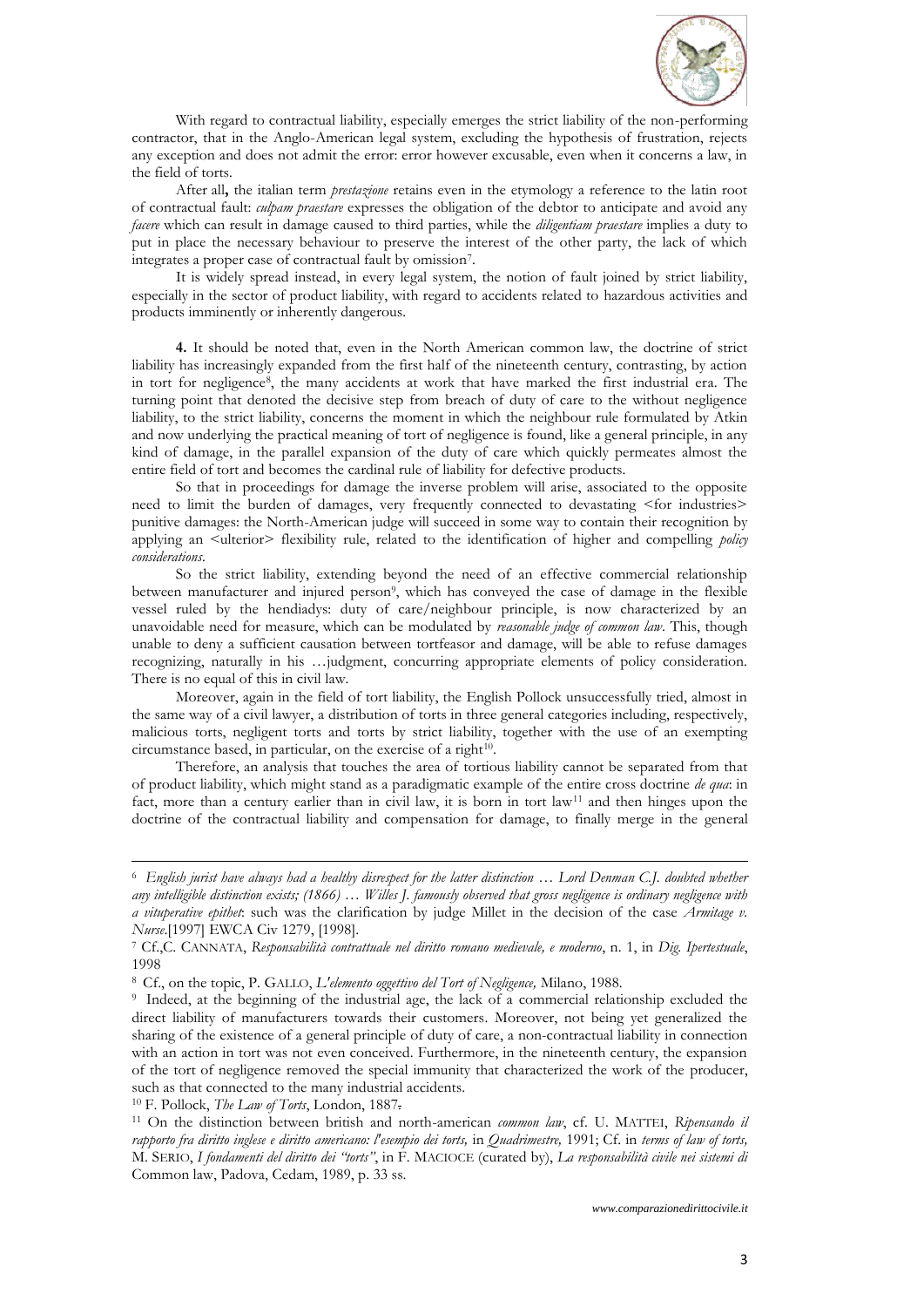

system of protection that, after a century and a half, is set up by the other legal systems, in favor of the consumer, that is the weaker contracting party<sup>12</sup>.

Again with regard to product liability, it is prominent the importance of the first North American cases of damage and liability that led to the emergence (and the solution) of issues with dramatic social consequences, such as the actions of persons injured from asbestos. This had a radical impact even on the economy, for having led to the almost total elimination of materials and techniques harmful for the industry operators and third parties and, after the recognition of huge compensations, to the closure of a whole typology of producing industries<sup>13</sup>.

Equally significant was the incisiveness of actions for product liability in the pharmaceutical sector, for the direct influence - positive or deleterious - on the well-being and health of individuals, and the consequences in terms of negative regression at first, then - instead - in an incentive towards greater and responsible attention to the research and study of new drugs or bio techniques, in the right balance between benefit and harm with regard to physical integrity of the consumer.

A special case, for the anomaly of contrasting results, are - again in the North American environment - the *Tobacco Litigations* in which guilt and malice of tobacco products manufacturers, even in the face of overt evidence of mortal harm and pernicious as captivating addiction<sup>14</sup>, remain, for over half a century, inexplicably unpunished, not only for the constant guidance of the juries in acquittal sense, but also because of the difficulty of reaching the actual *trial*. And this led, both for the many, almost ritual exceptions raised by the judge in the certification procedures for the authorization of the class actions, and for the skilled delaying tactics carried out by lawyers of manufacturers - given the huge asymmetry in terms of economic power between the habitual and the occasional parts, typical in serial causes - to the levitation of the pre-trial stage costs<sup>15</sup>.

Remarkable, finally, regarding a singular and purely economic originality, the formulation of the rule of *market share liability*, based on the '*fungibility*' of offending products16, where strict liability, very practical and effective criterion for the courts in decreeing damages, was allocated proportionally, based on market share, among all the defendants in *the mass action*, 17 .

It is relevant, however, how in the North American common law, earlier than in other legal systems, the rights to privacy have been protected, as much as the consumer rights, both integrated in cases of product liability which appeared, with evidence and outcry, hundred and fifty years ago<sup>18</sup>.

Then, as part of a comparative reflection on responsibility, product liability perhaps comes to take shape as a compendium and exemplification of the composite doctrine *de qua* and the overall cross-discipline. Today, in fact, the entire system of common law tort liability takes place along the two riverbeds of contract law and tort law, communicating *inter se*, in the conscious sharing of the common origin from the breach of duty of care, that Lord Atkin liked to call *the duty of care to our*  neighbours (founded more than on *neminem laedere*, on the duty not to harm the neighbor)<sup>19</sup>.

 $\overline{a}$ 

<sup>&</sup>lt;sup>12</sup> The reference is necessary, today, even regarding the composite and extremely relevant matter of online contract and e-commerce. *Adde*, on the topic, A. G. PARISI, *E-contract e privacy*, Torino, 2015.

<sup>&</sup>lt;sup>13</sup> At the start of the last century, the huge increase of the causes of damage and their costs - charged to producers – generated a chain of crisis, both in the production sector and in the connected insurance system. Moreover, many industries, such as manufacturers of asbestos, have been forced to exit the market.

<sup>14</sup> moreover, consciously induced by cigarette manufacturers. On the topic, cf. G. PONZANELLI, *Il caso Cipollone: la tutela del fumatore tra normativa federale e statuale (Nota a U. S. Supreme Court, 24 giugno 1992, Cipollone c. Ligget Group inc.),* in *Foro It.,* 1992, IV, 502.

<sup>&</sup>lt;sup>15</sup> Consequently, between 1954 and 1994 none of the hundreds of plaintiff ever got the slightest compensation from tobacco companies. Which is singular, if we consider the series of unprecedented success of damaged that had acted against other manufacturers of defective products. On the topic, cf. G. PONZANELLI, *Class action, tutela dei fumatori e circolazione dei modelli giuridici (Nota a Federai Court U.S. for the district of Louisiana, 17 febbraio 1995, Castano c. The American Tobacco co. Adde*: ID., *Il caso Brown e il diritto italiano della responsabilità civile del produttore (Nota a U. S. Supreme Court California, 31 marzo 1988, Brown c. Abbott Laboratories),* in *Foro It.,* 1989, IV, 128.

<sup>16</sup> so that the product liability became ... proportionally shared among all manufacturers of products characterized by mutual fungibility, given the objective impossibility to find, *beyond any possible doubt*, against one or more, considered individually, the fateful '*smoking gun'*.

<sup>17</sup> Cf., on the topic, M. GRAZIADEI, *Il patto e il dolo*, in *Scritti in onore di Rodolfo Sacco*, *La comparazione giuridica alle soglie del 3 millennio*, (curated by) P. CENDON, Milano, 1994.

<sup>18</sup> If considered as leading case, *in nuce* or in absolute, *Thomas v. Winchester*, 6 NY 397 (1852).

<sup>19</sup> Cf. *Donoghue v. Stevenson,* [1932] All ER Rep. 1: *The law should recognize a unifying principle that we owe a duty of reasonable care to our neighbors… The rule that you are to love your neighbour becomes in law, you must not injure your neighbour*. (From Lord Atkin's opinion).